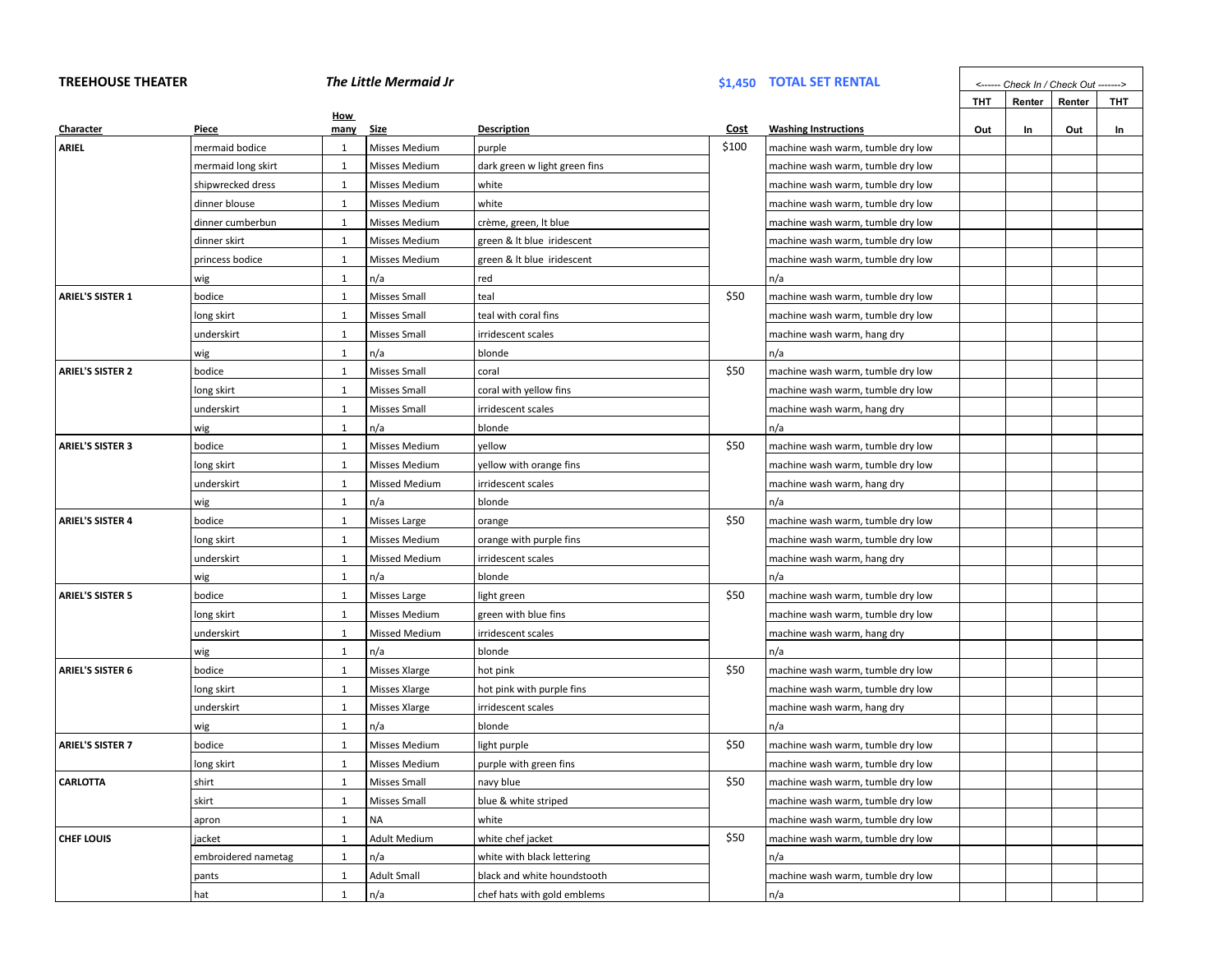| CHEFS (6)                  | aprons             | 6              | one size fits all   | white aprons                                 | \$20 ea | machine wash warm, tumble dry low |
|----------------------------|--------------------|----------------|---------------------|----------------------------------------------|---------|-----------------------------------|
|                            | hats               | 6              | n/a                 | chef hats with gold emblems                  |         | n/a                               |
| <b>FLOTSAM</b>             | jacket             | $\mathbf{1}$   | <b>Adult Medium</b> | metallic green and black                     | \$50    | machine wash warm, tumble dry low |
|                            | pants              | $\mathbf{1}$   | <b>Adult Medium</b> | metallic green                               |         | machine wash warm, hang dry       |
| <b>FLOUNDER - option 1</b> | blouse             | $\mathbf{1}$   | Youth Medium        | yellow with light blue and dark blue ruffles | \$50    | machine wash warm, tumble dry low |
|                            | pants              | $\mathbf{1}$   | Youth Medium        | yellow with light blue and dark blue ruffles |         | machine wash warm, tumble dry low |
| <b>FLOUNDER - option 2</b> | dress              | $\mathbf{1}$   | <b>Adult Small</b>  | yellow w blue accents                        | \$50    | machine wash warm, tumble dry low |
|                            | legging            | $\mathbf{1}$   | <b>Adult Small</b>  | vellow                                       |         | machine wash cold, hang dry       |
|                            | top                | $\mathbf{1}$   | <b>Adult Small</b>  | teal w blue accents                          |         | machine wash warm, tumble dry low |
|                            | bloomers           | $\mathbf{1}$   | <b>Adult Small</b>  | teal drifit                                  |         | machine wash cold, hang dry       |
|                            | crinoline          | $\mathbf{1}$   | <b>Adult Small</b>  | blue                                         |         | machine wash warm, tumble dry low |
| <b>GRIMSBY - option 1</b>  | jacket             | $\mathbf{1}$   | Youth Large         | blue plush long                              | \$50    | machine wash warm, tumble dry low |
|                            | vest/dickey        | $\mathbf{1}$   | Youth Large         | black with white ruffles                     |         | machine wash warm, tumble dry low |
|                            | knickers           | $\mathbf{1}$   | Youth Large         | black polysatin                              |         | machine wash warm, tumble dry low |
| <b>GRIMSBY - option 2</b>  | jacket w tails     | $\mathbf{1}$   | <b>Adult Medium</b> | black                                        | \$50    | machine wash warm, tumble dry low |
|                            | bowtie             | $\mathbf{1}$   | n/a                 | blue                                         |         | n/a                               |
| GULLS                      | shirt              | 1              | Youth Medium        | white knit with wide ruffled sleeves         | \$30 ea | machine wash warm, tumble dry low |
|                            | shirt              | $\overline{2}$ | Youth Large         | white knit with wide ruffled sleeves         |         | machine wash warm, tumble dry low |
|                            | shirt              | $\overline{2}$ | <b>Adult Small</b>  | white knit with wide ruffled sleeves         |         | machine wash warm, tumble dry low |
|                            | shirt              | $\mathbf{1}$   | Adult Xlarge        | white knit with wide ruffled sleeves         |         | machine wash warm, tumble dry low |
|                            | short skirt        | $\overline{2}$ | Youth Small         | gray cotton ruffled                          |         | machine wash warm, tumble dry low |
|                            | short skirt        | $\overline{2}$ | Youth Medium        | gray cotton ruffled                          |         | machine wash warm, tumble dry low |
|                            | long cotton shorts | 4              | <b>Adult Medium</b> | various                                      |         | machine wash warm, tumble dry low |
|                            | socks              | 6 pairs        | <b>Adult Small</b>  | orange                                       |         | machine wash warm, tumble dry low |
| <b>JETSAM</b>              | jacket             | $\mathbf{1}$   | <b>Adult Small</b>  | metallic green and black                     | \$50    | machine wash warm, tumble dry low |
|                            | pants              | $\mathbf{1}$   | <b>Adult Small</b>  | metallic green                               |         | machine wash warm, hang dry       |
| MERMAID (6)                | dress              | $\mathbf{1}$   | Misses Medium       | purple with teal fins                        | \$30 ea | machine wash warm, tumble dry low |
|                            | dress              | $\mathbf{1}$   | Misses Medium       | green with brown fins                        |         | machine wash warm, tumble dry low |
|                            | dress              | $\mathbf{1}$   | Misses Medium       | red with purple fins                         |         | machine wash warm, tumble dry low |
|                            | dress              | $\mathbf{1}$   | Misses Medium       | brown with blue fins                         |         | machine wash warm, tumble dry low |
|                            | dress              | $\mathbf{1}$   | Misses Large        | blue with green fins                         |         | machine wash warm, tumble dry low |
|                            | dress              | $\mathbf{1}$   | Misses Large        | blue with red fins                           |         | machine wash warm, tumble dry low |
| MERMAN (3)                 | top                | $\mathbf{1}$   | <b>Adult Medium</b> | tan with gold                                | \$30 ea | machine wash warm, tumble dry low |
|                            | long skirt         | $\mathbf{1}$   | <b>Adult Medium</b> | brown with bronze fins                       |         | machine wash warm, tumble dry low |
|                            | top                | $\mathbf{1}$   | Adult Medium        | navy blue with gold                          |         | machine wash warm, tumble dry low |
|                            | long skirt         | $\mathbf{1}$   | <b>Adult Medium</b> | navy with navy fins                          |         | machine wash warm, tumble dry low |
|                            | top                | $\mathbf{1}$   | Adult Large         | gold with gold                               |         | machine wash warm, tumble dry low |
|                            | long skirt         | 1              | Adult Large         | brown with brown fins                        |         | machine wash warm, tumble dry low |
| <b>PILOT</b>               | jacket             | $\mathbf{1}$   | Adult Medium        | black with gold accents                      | \$50    | if soiled; dry clean only         |
|                            | hat                | $\mathbf{1}$   | n/a                 | black                                        |         | n/a                               |
| <b>PRINCE ERIC</b>         | poet shirt         | $\mathbf{1}$   | <b>Adult Small</b>  | white                                        | \$50    | machine wash warm, tumble dry low |
|                            | jacket             | $\mathbf{1}$   | <b>Adult Small</b>  | white denim military style                   |         | machine wash warm, tumble dry low |
|                            | formal jacket      | $\mathbf{1}$   | <b>Adult Small</b>  | bright blue w tails                          |         | if soiled; dry clean only         |
|                            | tuxedo shirt       | $\mathbf{1}$   | Adult Small         | white                                        |         | machine wash warm, tumble dry low |
|                            |                    |                |                     |                                              |         |                                   |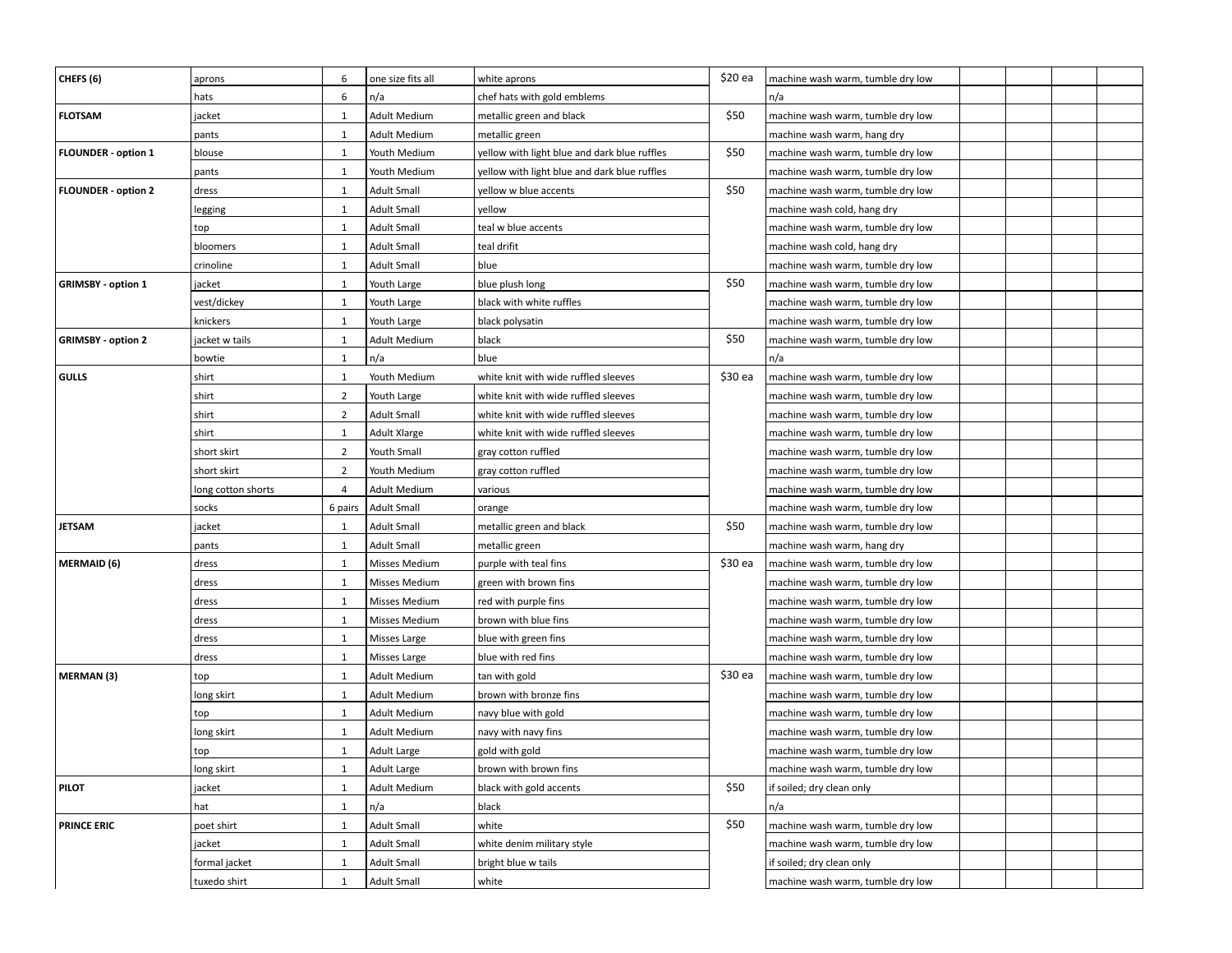|                             | bow tie             | 1              | n/a                 | black                                         |         | n/a                               |  |
|-----------------------------|---------------------|----------------|---------------------|-----------------------------------------------|---------|-----------------------------------|--|
| <b>PRINCESSES</b>           | dresses             | 9              | various             | 80's prom style dresses                       | \$30 ea | machine wash warm, tumble dry low |  |
|                             | crowns              | 6              | n/a                 | gold                                          |         | n/a                               |  |
| SAILORS (8)                 | knickers            | 8              | various             | brown, tan, grey                              | \$20 ea | machine wash warm, tumble dry low |  |
|                             | shirt               | 8              | various             | white, creme                                  |         | machine wash warm, tumble dry low |  |
| <b>SEAHORSE</b>             | jacket              | $\mathbf{1}$   | Youth Small         | brown and cream                               | \$30    | machine wash warm, tumble dry low |  |
|                             | tank                | $\mathbf{1}$   | Youth Small         | creme                                         |         | machine wash warm, tumble dry low |  |
|                             | pants               | $\mathbf{1}$   | Youth Small         | brown                                         |         | machine wash warm, tumble dry low |  |
| <b>SCUTTLE</b>              | top                 | $\mathbf{1}$   | Adult Medium        | white                                         | \$50    | machine wash warm, tumble dry low |  |
|                             | pants               | $\mathbf{1}$   | <b>Adult Medium</b> | medium gray                                   |         | machine wash warm, tumble dry low |  |
|                             | vest                | $\mathbf{1}$   | <b>Adult Medium</b> | gold                                          |         | machine wash warm, tumble dry low |  |
|                             | headpiece           | $\mathbf{1}$   | n/a                 | white & grey feathers                         |         | n/a                               |  |
|                             | bowtie              | $\mathbf{1}$   | n/a                 | gold                                          |         | n/a                               |  |
|                             | socks               | $\mathbf{1}$   | n/a                 | orange & black stripes                        |         | machine wash warm, tumble dry low |  |
| <b>SEBASTIAN - option 1</b> | jacket              | $\mathbf{1}$   | Youth XLarge        | red vinyl tail coat                           | \$75    | use clorox wipes, hang to dry     |  |
|                             | vest/dickey         | $\mathbf{1}$   | n/a                 | red cotton vest with white ruffled dickey     |         | machine wash warm, tumble dry low |  |
|                             | pants               | $\mathbf{1}$   | <b>Adult Small</b>  | red cotton                                    |         | machine wash warm, tumble dry low |  |
|                             | pants               | $\mathbf{1}$   | Adult Medium        | red cotton                                    |         | machine wash warm, tumble dry low |  |
|                             | top hat             | $\mathbf{1}$   | n/a                 | bright red vinyl                              |         | use clorox wipes, hang to dry     |  |
|                             | gloves              | 1 pair         | n/a                 | red                                           |         | machine wash cold, hang dry       |  |
| <b>SEBASTIAN - option 2</b> | jacket              | $\mathbf{1}$   | <b>Adult Medium</b> | dark red and maroon vinyl tail coat           | \$75    | use clorox wipes, hang to dry     |  |
|                             | pants               | $\mathbf{1}$   | Adult Medium        | maroon vinyl                                  |         | use clorox wipes, hang to dry     |  |
|                             | top hat             | $\mathbf{1}$   | <b>Adult Medium</b> | dark red vinyl                                |         | use clorox wipes, hang to dry     |  |
|                             | gloves              | 1 pair         | n/a                 | brown                                         |         | spray with febreeze               |  |
| <b>TRITON</b>               | top                 | 1              | Adult Medium        | turquoise and gold                            | \$50    | machine wash warm, hang dry       |  |
|                             | shoulder epaulettes | $\overline{2}$ | n/a                 | gold                                          |         | n/a                               |  |
|                             | long skirt w fins   | 1              | Adult Medium        | turquoise with gold fins                      |         | machine wash warm, hang dry       |  |
|                             | crown - FRAGILE     | 1              | n/a                 | gold and turquoise shells and gems            |         | n/a                               |  |
|                             | arm bands           | $\overline{2}$ | n/a                 | gold                                          |         | n/a                               |  |
| <b>URSULA</b>               | dress               | $\mathbf{1}$   | Misses Small        | purple w black webbing accents                | \$75    | machine wash warm, tumble dry low |  |
|                             | underskirt          | $\mathbf{1}$   | Misses Small        | purple w six fabric pull-out tentacles        |         | machine wash warm, tumble dry low |  |
|                             | opera gloves        | 1 pair         | n/a                 | black irridescent with beads                  |         | hand wash                         |  |
|                             | wig                 | $\mathbf{1}$   | n/a                 | grey and purple                               |         | n/a                               |  |
|                             | tentacles           | $\overline{2}$ | n/a                 | 6 extensions with elastic; 2 attach to wrists |         | spray with febreeze               |  |
| <b>UNFORTUNATE SOULS</b>    | top                 | 9              | various             | tan, grey                                     | \$20 ea | machine wash warm, tumble dry low |  |
|                             | long skirt          | 11             | various             | tan, grey                                     |         | machine wash warm, tumble dry low |  |
|                             | dresses             | $\overline{2}$ | various             | tan, grey                                     |         | machine wash warm, tumble dry low |  |
| <b>ANEMONIES (4)</b>        | top hat             | $\overline{2}$ | n/a                 | with teal & lime netting extensions           | \$20 ea | wipe w clorox wipe                |  |
|                             | neck piece          | $\overline{2}$ | n/a                 | with teal & lime netting extensions           |         | wipe w clorox wipe                |  |
|                             | fabric hat          | $\overline{2}$ | n/a                 | with red & blue netting extensions            |         | n/a                               |  |
|                             | fabric hat          | $\overline{2}$ | n/a                 | with yellow & blue netting extensions         |         | n/a                               |  |
|                             | long sleeve T-shirt | $\overline{4}$ | <b>Adult Small</b>  | black                                         |         | machine wash warm, tumble dry low |  |
| CRAB (3)                    | vest with tails     | $\overline{2}$ | Youth Small         | red faux leather                              | \$20 ea | febreeze, air dry                 |  |
|                             | vest with tails     | $\mathbf{1}$   | Youth Large         | red faux leather                              |         | febreeze, air dry                 |  |
|                             | T-shirt             | 3              | Youth Medium        | white                                         |         | febreeze, air dry                 |  |
|                             |                     |                |                     |                                               |         |                                   |  |